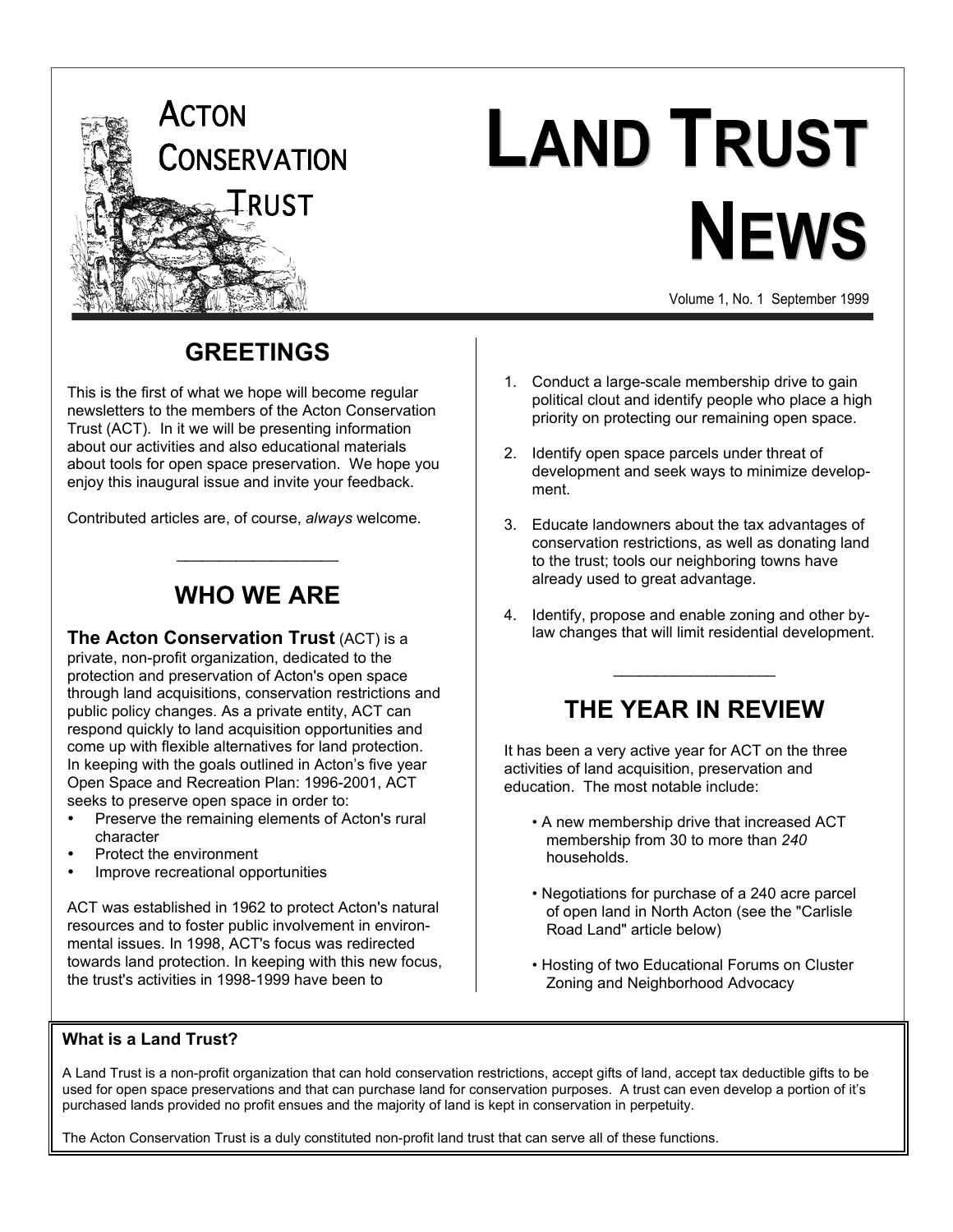- Meeting with all Town boards on matters of open space preservation
- Starting the process of acquiring conservation restrictions on nearly 30 acres of open land.

 $\_$ 

#### **The Trust Meets with the Town**

One of the goals of ACT is to work with the Town government to help understand land conservation options, and to assist various Town boards in their roles related to land preservation. This past year, ACT has met with the Planning Board, The Board of Selectman and the Conservation Commission to introduce itself, update the boards on our activities, and to offer to help whenever land preservation or acquisitions matters come before the Town. In addition. ACT has worked to examine the current zoning bylaws with an eye to possible modification to encourage more open space preservation.

#### **Acton Conservation Trust** *in the News*

The Acton Land Conservation Trust was cited numerous times in both the Beacon and in the Globe for its activities. A few examples are:

#### **Acton Beacon**

Feb 26, 1988: "Conservation Trust Acts to Preserve More Land"

Oct. 1, 1998 "Forum on Cluster Zoning Addresses Pros and Cons"

Feb 18, 1999 "New Land Trust Formed to Preserve Land"

May 13, 1999, "Neighborhood Forum Planned"

#### **The Boston Globe**

April 22, 1999, "The Greening of Development" an Op Ed piece by ACT Board Member William Hill

June 13, 1999 "Trust Shares Conservation Tips" Sunday Globe Northwest Weekly Section





#### **ACT Attends the Massachusetts Land Trust Conference**

Each March the Trustees of the Reservations (the oldest Land Trust in the world) holds a conference for the more that 100 land trusts in Massachusetts. ACT has attended the last two years, and this year was represented by Susan Mitchell-Hardt and David Hardt.. They attended various sessions on conservation restrictions, creative development, tax law updates as well as sessions on how to create and grow a Land Trust. As in other years, Susan and Dave returned with several new publications (see our list at the end of this newsletter.)

If you are interested in next year's meeting please contact, Susan, Dave or Karen O'Neill for information.

## **LAND ACQUISITION ACTIVITIES**

#### **ACT Partnering with Trust for Public Lands and Sudbury Valley Trustees to save 239 acres (The Carlisle Road Lands)**

Since Dec. 1998 we have been spearheading an effort to purchase a tract of 239 acres abutting Carlisle road and Robbins Mill pond. This beautiful tract of land is slated for cluster development of more that 120 houses. Instead, if the Town and the Trust were to acquire it, it would combine with Spring Hill, Camp Acton Hearthstone Hill and Nashoba Brook conservation lands to create a significant wildlife and watershed protection area on a scale of the well-know Estabrook Woods in Concord. It would also contribute to Carlisle's efforts to preserve an adjoining 200 acres of open space.

To accomplish a project of this magnitude, ACT has partnered with the Trust for Public Lands (a national organization) and the Sudbury Valley Trustees (a regional group) to consummate a deal with the landowner.

The current plan is for the bulk of the purchase price to be borne by the Town, with State, Federal and private Trust donations making up the difference.

ACT, SVT and TPL have all made presentations to the Selectmen over the past year and they support the project. Once an agreement is structured with the owner, ACT will be leading an ambitious fundraising effort in he Town.

 $\_$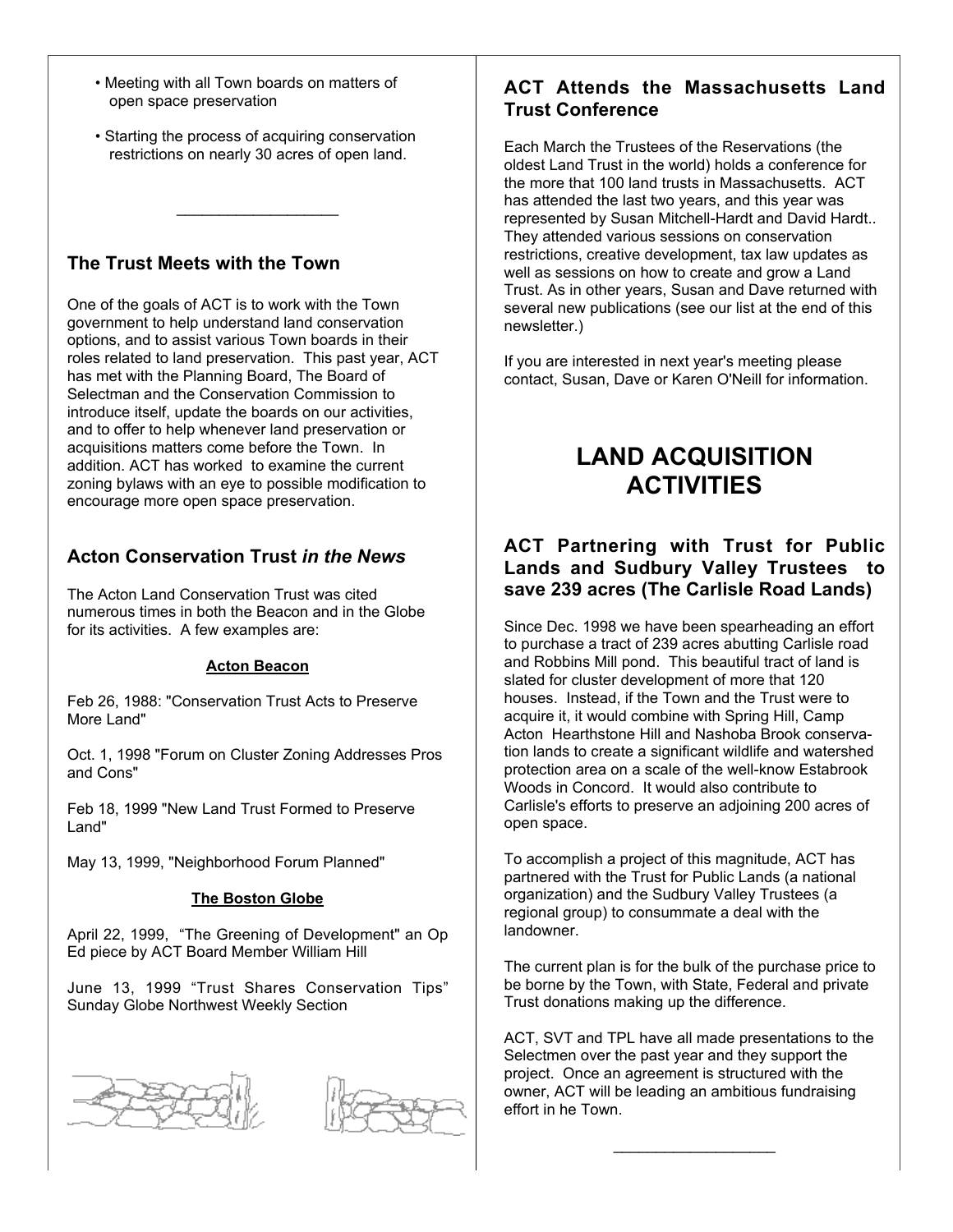## **IN THE NEIGHBORHOODS**

#### **The Acton Conservation Trust Neighborhood Advocacy Program**

The Neighborhood Advocacy Program is one of ACT's primary tools for open space preservation. It works by creating a broad network of members spread throughout the town who learn about nearby open space and the means for preserving it. ACT held an educational forum on Neighborhood Advocacy Programs in April to kick off this new program. At that time we created a checklist based on our experience with prior neighborhood preservation efforts. For those of you who were unable to attend the Forum, the checklist is reprinted below.

Neighborhood Advocacy is meant to empower you to proactively learn about open land in your neighborhood and to get your neighbors involved in preserving it.





This checklist has been mentioned in the Boston Globe, and ACT has received many calls from area towns asking for copies

Neighborhood Advocacy Programs in the past have been responsible for initiatives that led to Town acquisition of Camp Acton and the Morrison Farm land. There are now some 5 Neighborhood Advocacy groups either formed or being formed in Acton, and more on the way!

Neighborhood Advocacy Program workshops are held monthly. Contact Susan Mitchell-Hardt or Karen O'Neill of you have any questions or would like help in starting your own Neighborhood Advocacy Program.

ACTON CONSERVATION TRUST Neighborhood Advocacy Program Checklist

Take home a map of your neighborhood. (Get this from ACT or from the Town Engineering Office)

Find your house lot and highlight it.

Look for nearby vacant parcels and oversized lots.

Determine who owns these lots and what acreage they have. You may need to go to the Assessors Office at Town Hall for this information.

Know your zoning district to see what could be built on the open land. (ACT can help you do this)

Look for potential access to land- locked parcels. For example:

Frontage could be purchased from a neighbor

An abutting property could be purchased outright to gain frontage.

Invite your neighborhood over to look at maps and to discuss the local "build-out" potential.

Talk to each other about people's long range goals and objectives with respect to their property. For example, are

they retiring soon and leaving the area? Do they want to stay at their home, but need tax relief? Have all their

children graduated and are they planning to move on?

Talk about options (You may want to invite an ACT Board member to help you.) These include:

Conservation Restrictions, which will reduce the owner's taxes and keep the land open forever.

Joint purchase of the land by a group of neighbors and resale with restrictions.

Joint purchase and with a "bargain sale" to the Town or to ACT

If Neighborhood Land is Already Slated for Development:

Organize the neighborhood to attend all Planning Board meetings and Conservation Commission wetlands hearings. Citizen interest is very important to these boards.

Get the wetlands maps - know the setbacks, whether or not there are intermittent streams, etc. Talk with Conservation Commission.

A Final Note:

Many a person has thought nearby by land is "too wet", "won't perc." for a septic system, or "has too much ledge" only to find that as land becomes more valuable, such problems can often be overcome.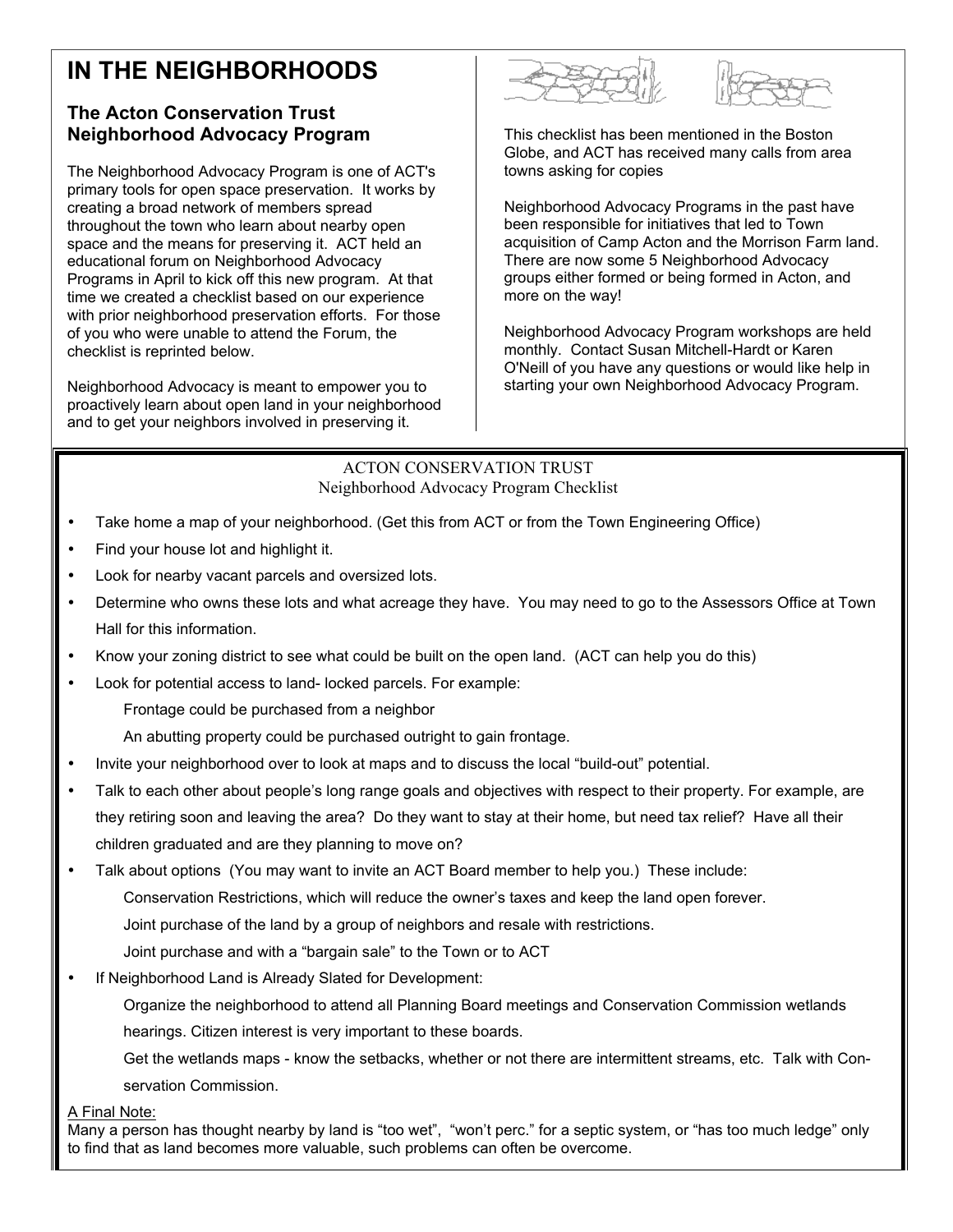## **EDUCATION**

#### **What is a Conservation Restriction (and why should I care?)**

If you own a parcel of land that has development potential, whether for housing, resource extraction or commercial or recreational reasons, these potential uses add to the economic value of that land. A Conservation Restriction (CR) is a legal agreement whereby the land owner relinquishes some of those potential uses forever, but does not give up ownership or use of the land. Most typically a CR involves precluding all or most development of the land, and even restricts uses beyond passive conservation purposes. The CR continues with the land through all subsequent sales.

Since you are giving up this future value, the IRS and the Commonwealth consider this a charitable donation, and it can significantly reduce current income taxes. It also reduces the value of the land for estate purposes. Perhaps more importantly, you can realize these tax savings immediately, rather than when the future development might have taken place. So a CR makes good sense from both a conservation and financial point of view.

ACT is qualified to "hold" a CR, which means that we are charged with monitoring the use of the land annually, and through our non-profit status make the CR a charitable donation. The Town of Acton can also hold CR's through the Conservation Commission.

While ACT plans to hold a forum on CRs in November, more information can be gotten by calling any ACT board member, or requesting a copy of the publication "Land Conservation Options: A Guide for Massachusetts Landowners " which is published by the Trustees of the Reservations (see below).

 $\overline{\phantom{a}}$  , where  $\overline{\phantom{a}}$ 

#### **Suggested Reading**

### Land Conservation Options: A Guide for Massa-

#### chusetts Landowners

 Published by the Trustees of the Reservations *A Clearly written and concise booklet on how the various options for conservation work: Land Donations, Conservation Restrictions, Deed Restrictions, Estate Taxes and Conservation Planning, Property Taxes and Conservation. Easy to read and very informative.*

Community Choices: Thinking Through Land

#### Conservation, Development, and Property Taxes in Massachusetts

Published by the Trust for Public Lands

*This report details the effect of various forms of development on tax rates in Massachusetts cites and towns, It addresses the effect of open space preservations as well as residential and commercial development.*

#### Creative Land Development: Bridge to the Future

 By Robert A. Lemire (Available from the Audubon Society *This book started it all. Mr., LeMire was a pioneer in creative ways for combining open space preservation with creative land development. His laboratory?: Lincoln Massachusetts.*

## **TO GET MORE INVOLVED**

If you would like to become more active in ACT, there are may ways to help. These include:

Attending Town Board Meetings for ACT Working to start the Neighborhood Advocacy Programs

Helping with various ACT Projects

If you are interested, please contact Susan Mitchell-Hardt at 369-9264 or Karen O'Neill at 635-0237

#### ACTON CONSERVATION TRUST

P.O. Box 658 Acton, Massachusetts 01720 Board of Directors

James Eldridge, *Vice President* Morene Bodner, *Treasurer* David Hardt, *Clerk* Brewster Conant William Hill Carol Holley Nan Millett William Mullin

Karen O'Neill, *Co-President* Susan Mitchell-Hardt, *Co-President*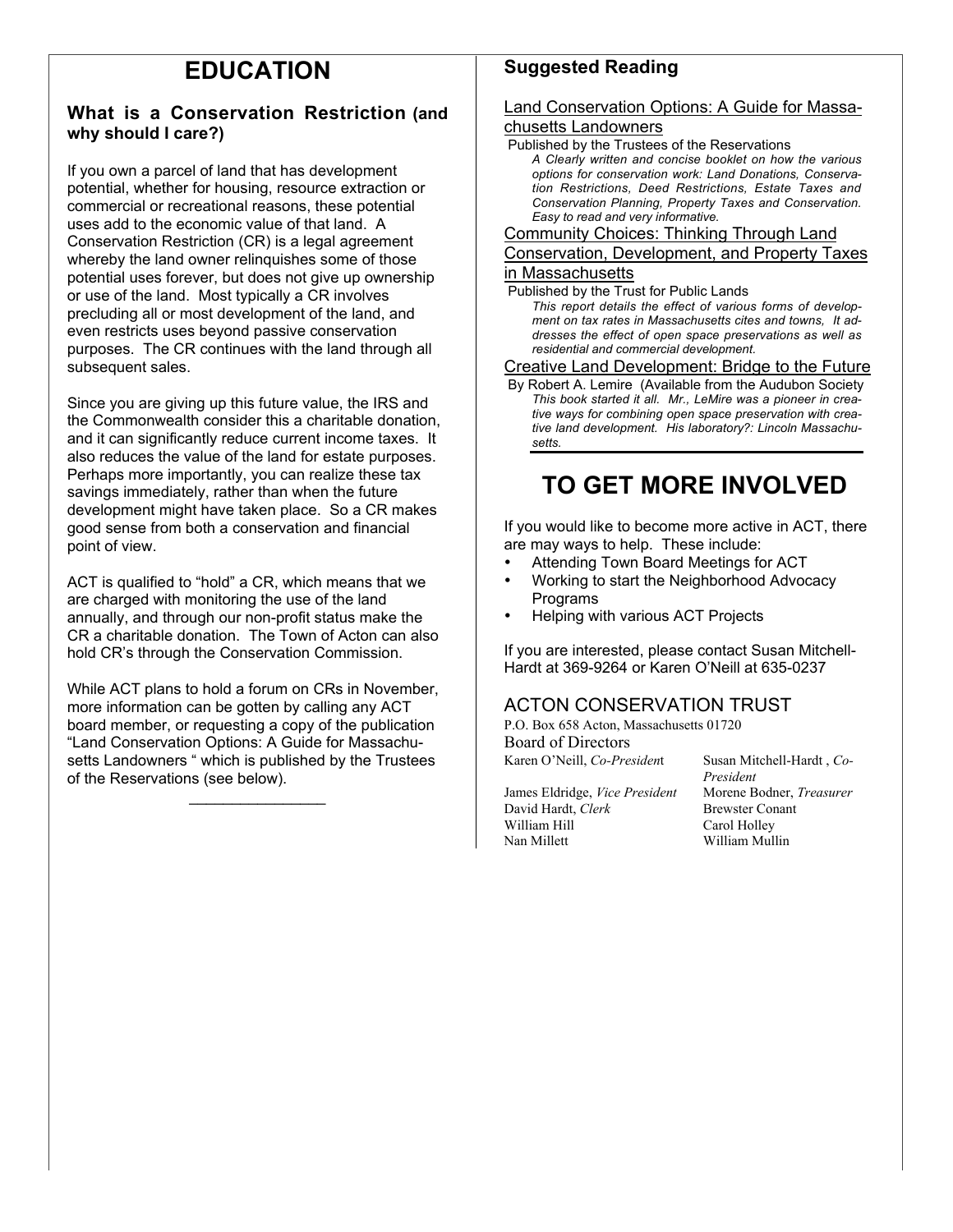Acton Conservation Trust P. .O. Box 658 Acton, Massachusetts



# **LAND TRUST NEWS**

Volume 1, No. 1 September 1999